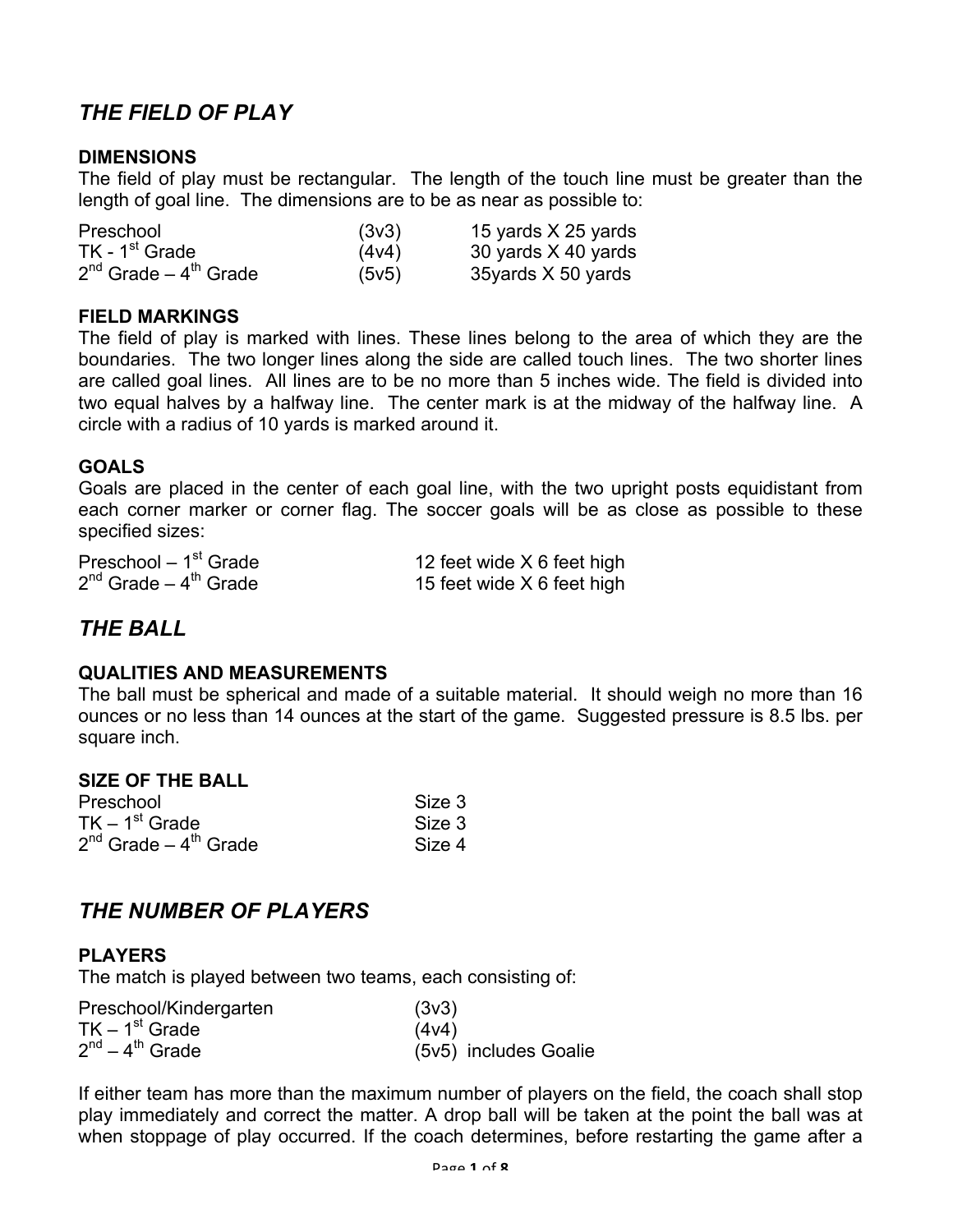goal has been scored by a team with more than the maximum number of players on the field, the goal shall be disallowed and the game restarted with a goal kick. In the  $2^{nd}$  -6<sup>th</sup> grade age group, one player on the field must be designated as the goalkeeper.

## **SUBSTITUTIONS**

Substitutions will be unlimited. Free substitution will be allowed in all age groups. The substituting player can enter the field only after the replaced player leaves. All players will enter the field and exit the field at the half line. Substitutions can be made at the following times:

- $\checkmark$  Prior to either team's throw-in
- $\checkmark$  Prior to a goal kick by either team
- $\checkmark$  After a goal by either team
- $\checkmark$  After an injury by either team
- $\checkmark$  At each quarter

## **CHANGING THE GOALKEEPER**

Any of the other players on the field may change places with the goalkeeper during a stoppage of play.

## **PLAYING TIME**

Each player present at the game must play a minimum of half of each match. Exceptions to the playtime rule would be in a case of player injury or illness.

# *THE PLAYERS' EQUIPMENT*

All players will be provided with a t-shirt of the team color. This should be worn for all practices and games. For the 2<sup>nd</sup> -4<sup>th</sup> grade games, the goalkeeper should wear a shirt of a different color than those of the players on both teams in the game. Players are allowed to wear tennis shoes, turf shoes, rubber cleats (no toe cleat), or screw-in cleats (no toe cleat) provided they are deemed safe by the coach. All players are required to wear shin guards, which must be covered by an appropriate sock. The shin guard should provide a reasonable degree of protection. Casts, splints, or braces must be padded, and are allowed only if deemed safe by the coach. Necklaces, bracelets, watches, earrings, other body pierced jewelry, and other jewelry are **NOT** allowed. It is recommended those players wearing glasses wear a sport frame or safety glasses. It is recommended that the player should wear a band to hold the glasses in place.

# *THE DURATION OF THE MATCH*

## **PERIODS OF PLAY**

The match will consist of four equal quarters as listed below for each respective age group. The games will be played this amount of time unless determined by the two participating teams (for example, to reduce the time because of insufficient light, a delayed game start, or inclement weather).

| Preschool        | 4 Quarters @ 8 minutes each |
|------------------|-----------------------------|
| $TK - 1st$ Grade | 4 Quarters @ 8 minutes each |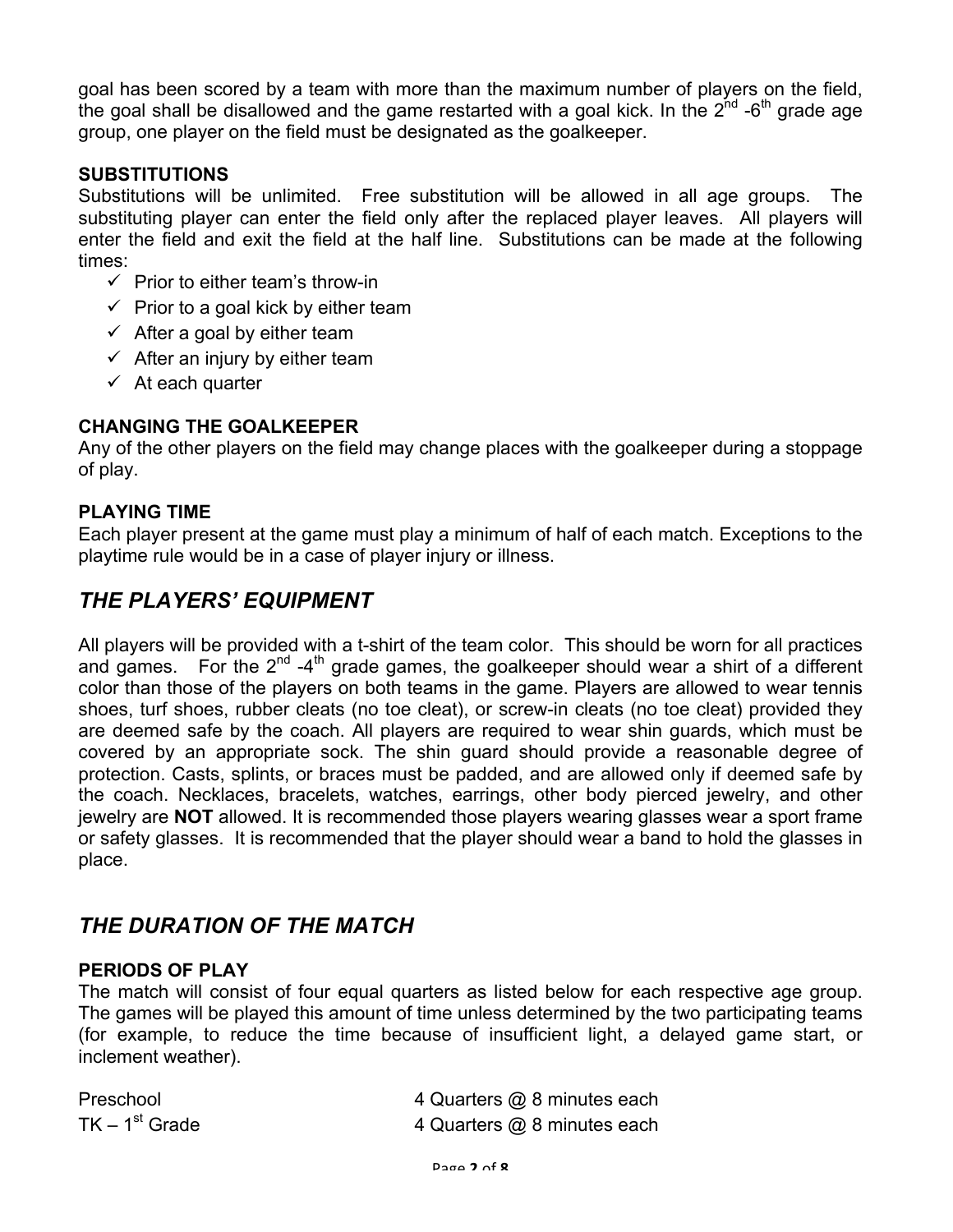Players are entitled to an interval at halftime not to exceed 5 minutes.

### **ALLOWANCE FOR TIME LOST**

Allowance may be made in any period for time lost through substitution, injury to players, removal of injured players from the field, wasting time, or other loss of time deemed unnecessary.

### **RESCHEDULING GAMES DUE TO BAD WEATHER OR FIELDS**

Games may be rescheduled due to inclement weather or potential damage to the fields or potential for injury. The LBC Board will announce the change of schedule using email and/or our website, www.larchwoodbettermentclub.org.

### **RESCHEDULING GAMES DUE TO SCHEDULE CONFLICTS**

Coaches may request a game be rescheduled, but only in the event of a major conflict resulting in that team's inability to field a team. Coaches that are unable to field a team because of a major conflict should make arrangements with the coach from the other team and notify the Larchwood Betterment Club so that updates can be made to the schedule online.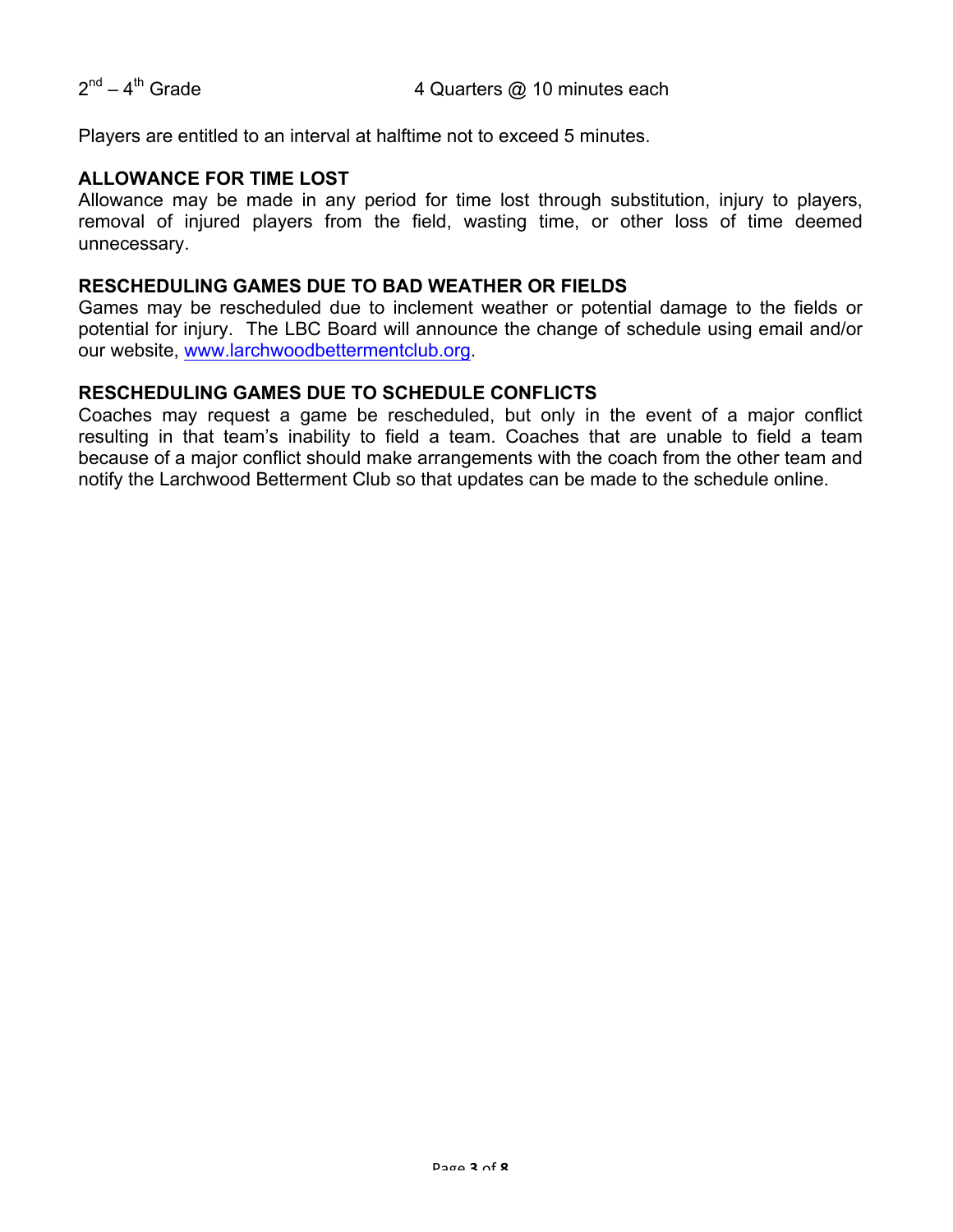# *THE START OF PLAY*

### **PRELIMINARIES**

A coin is tossed and the team winning the toss will decide which goal it will attack. The other team takes the kick off to start the match and will kick off during the  $3<sup>rd</sup>$  quarter. The team winning the toss will kick off the second and fourth quarters. The teams will go in the same direction for the first half (quarters 1&2) and change directions in the 2nd half (quarters 3&4). (In place of a coin toss the two coaches can decide which team can start the kick off, especially in the lower age brackets.)

## **KICKOFF**

A kickoff is a way of starting or restarting play:

- $\checkmark$  At the start of the match
- $\checkmark$  After a goal has been scored
- $\checkmark$  At the start of each quarter

All players must be on their own (defending) half of the field.

Opponents must be at least 10 yards away from the ball until it is put in play.

The ball will be stationary at the center of the field before it is kicked.

The referee/coach must give a signal for the kick to take place.

The ball is considered in play when it is kicked and moves forward.

The kicker cannot touch the ball a second time until it is touched by another player. (If this does happen, an indirect free kick is awarded to the opposing team at the spot where the infringement occurred).

After a team scores, the kickoff is taken by the other team.

For any infringements of the above (except when the kicker plays the ball twice), it will be considered that play has not begun, and the kick will be taken again.

## **DROPPED BALL**

A dropped ball is a way of restarting the match after a temporary stoppage becomes necessary while the ball is in play. The coach drops the ball at the place where it is located when play was stopped. Play will restart when the ball hits the ground. The ball will be dropped again if a player touches it before it makes contact with the ground; or if it leaves the field of play after making contact with the ground and a player does not touch it.

## **SPECIAL CIRCUMSTANCES**

A free kick awarded to a defending team in its own goal area will be taken within that goal area. The ball will not be considered to be in play until it leaves the penalty area. An indirect free kick awarded to the attacking team in the opponent's goal area will be taken from the goal area line parallel to the goal line at a point nearest to where the infringement occurred. A dropped ball to restart the match after play has been temporarily stopped inside the goal area will take place on the goal area line parallel to the goal line at the point nearest to where the ball was located when play was stopped.

# *THE BALL IN AND OUT OF PLAY*

The lines are considered part of the field of play and part of the area they define on the field. The ball is out of play when the whole ball crosses the entire goal line or touch line either on the ground or in the air. The ball is in play at all other times, including when it rebounds off a crossbar or upright of a goal, or a corner flag post. The coaches are considered part of the field of play when on the field. Balls rebounding off these officials are considered in play.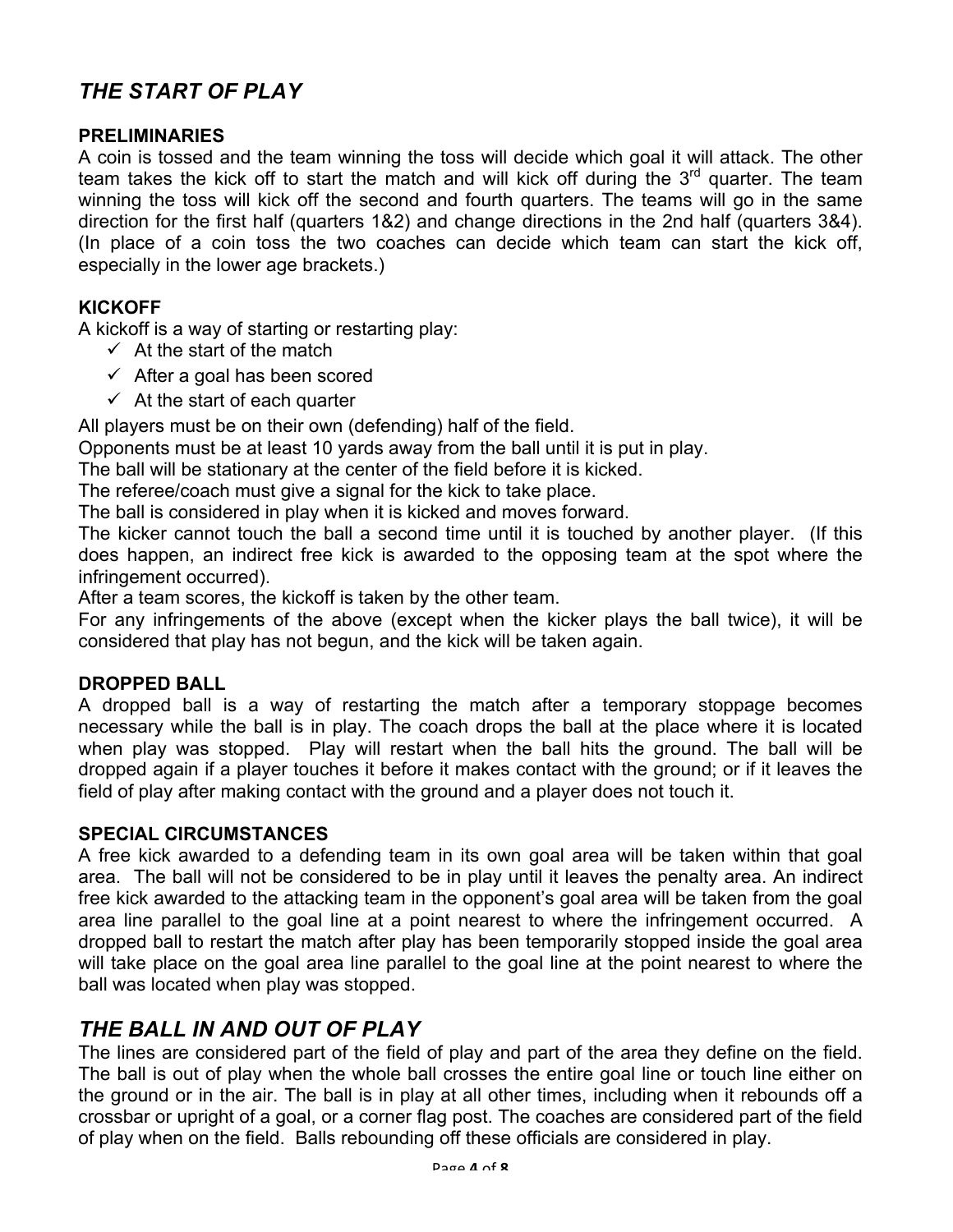# *THE METHOD OF SCORING*

A goal is scored when the whole ball has passed over the goal line, between the goalposts, and under the crossbar. The team scoring the greatest number of goals during a match will be the winner. If both teams score the same number of goals, or if no goals are scored by either team, the game is a tie.

**\*Scores will not be recorded. We ask that coaches respect the other team and be mindful of the number of goals scored against an opponent.** 

# *OFFSIDE*

There will be no offside violation. .

# **F***OULS AND MISCONDUCT*

### **DIRECT FREE KICK**

A direct free kick is awarded to the opposing team if a player commits any of the following offenses in a manner considered by the referee to be careless, reckless, or with excessive force.

- $\checkmark$  Kicks or attempts to kick an opponent
- $\checkmark$  Trips or attempts to trip an opponent
- $\checkmark$  Jumps at an opponent
- $\checkmark$  Charges an opponent
- $\checkmark$  Strikes or attempts to strike an opponent
- $\checkmark$  Pushes an opponent holds an opponent
- $\checkmark$  Spits at an opponent
- $\checkmark$  Handles the ball deliberately (except for the goalkeeper within his/her own penalty area)

Players making contact with each other while playing a ball is allowed; however, if in the coach's opinion, one player is not playing the ball but is rather playing the person, it is an offense.

### **PENALTY KICK**

A penalty kick is awarded if any of the above offenses is committed by a player inside his/her own penalty area, irrespective of the ball's position. However, the ball must be in play when the offense occurs.

## *KEEPER FOULS AND MISCONDUCT 2nd-4th Grade*

If a player intentionally kicks the ball to their own keeper, the keeper may not use his/her hands to play the ball. A player may pass the ball to his own goalkeeper using the head or chest or knee, and the keeper may use his/her hands to collect the ball. If, however, in the opinion of the referee, a player uses a deliberate trick while the ball is in play the player is guilty of unsporting behavior. The player may be cautioned, and an indirect free kick is awarded to the opposing team at the spot of the infringement. In such circumstances, it is irrelevant whether the goalkeeper subsequently touches the ball or not. The offense is committed by the player attempting to circumvent both the letter and the spirit of the Law. When the goalkeeper has taken possession of the ball within his/her own penalty area, attacking players are required to move away and to the side while the keeper returns the ball.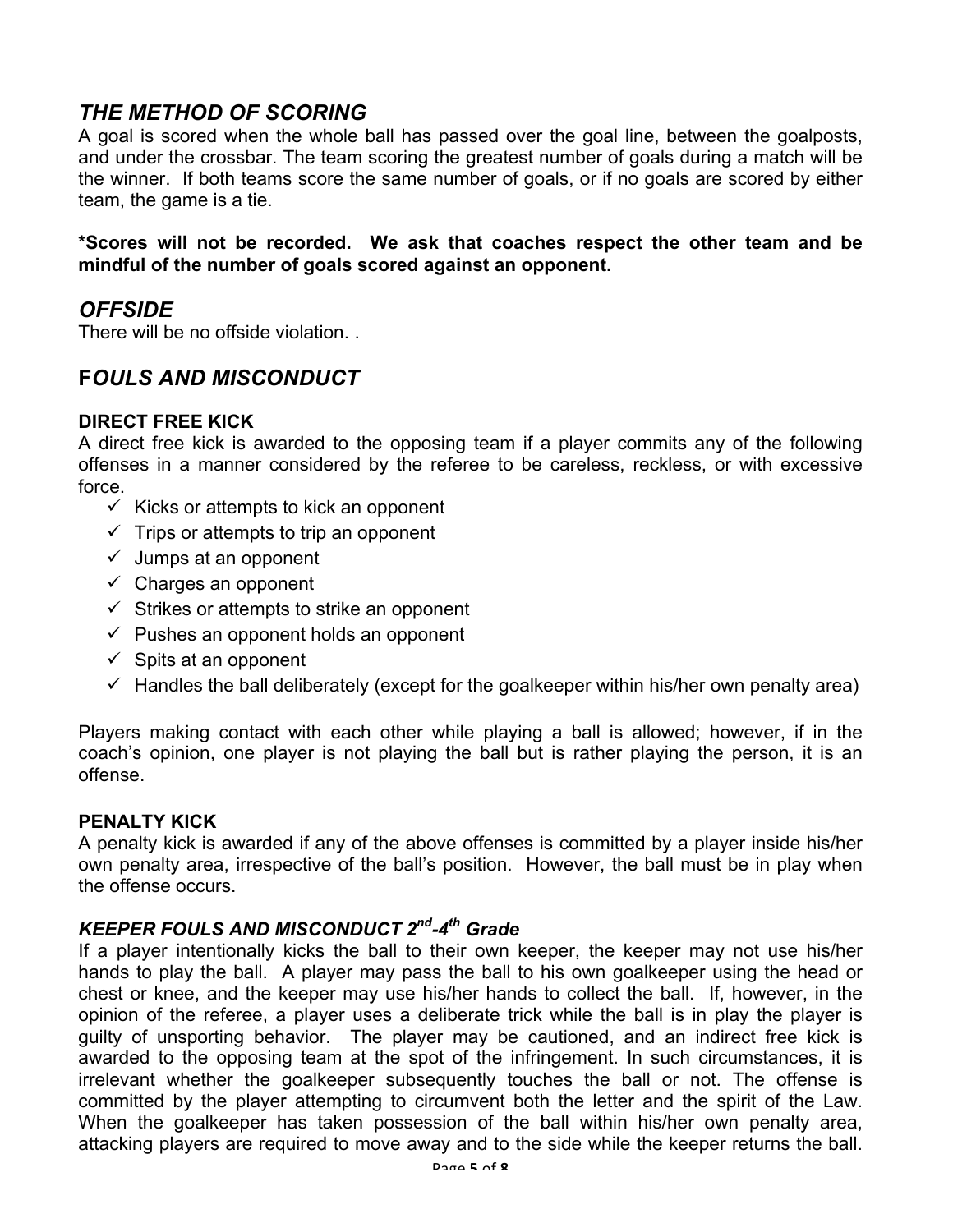If a player is standing in front of or beside the keeper, they are to remain stationary if the keeper moves to the side to return the ball. Any player moving with the keeper or attempting to screen the keeper from returning the ball may be cautioned and an indirect kick awarded to the opposing team.

## **INDIRECT FREE KICK**

An indirect free kick is awarded to the opposing team if a goalkeeper, inside his/her own penalty area, commits any of the following offenses:

- $\checkmark$  Takes more than 6 seconds while controlling the ball with his/her hands before releasing it from his/her possession.
- $\checkmark$  Touches the ball again with his/her hands after it has been released from his/her possession
- $\checkmark$  Touches the ball with his/her hands after it has been deliberately passed to him/her by a teammate
- $\checkmark$  Touches the ball with his/her hands after receiving it directly from a throw in taken by a teammate.

## **THE INDIRECT FREE KICK**

A goal can only be scored if the ball subsequently touches another player before it enters the goal. If an indirect free kick is kicked directly into the opponent's goal, a goal kick is awarded and no score is counted. If an indirect free kick is kicked directly into the team's own goal, a corner kick is awarded to the opposing team.

### **POSITION OF FREE KICK**

On a free kick inside the penalty area, and a direct or indirect free kick is given to the defending team

- $\checkmark$  all opponents must be at least 10 yards from the ball
- $\checkmark$  all opponents need to remain outside the penalty area until the ball is in play
- $\checkmark$  the ball is in play when it is kicked directly beyond the penalty area
- $\checkmark$  a free kick awarded in the goal area is taken from any point inside that area

## **INFRINGEMENTS & SANCTIONS**

If, when a free kick is taken, the referee determines an opponent is closer to the ball than the required distance, the kick is retaken. If, when a free kick is taken by the defending team inside its own penalty area, the ball is not kicked directly out of the penalty area and thusly is not in play, the kick shall be retaken. If, after a ball is in play, the kicker touches it a second time (except with his hands) before it is touched by another player, an indirect free kick is awarded the opposing team at the spot of the infringement. If after a ball is in play, the kicker deliberately handles it before it is touched by another player, a direct free kick is awarded to the opposing team, to be taken from the place the infringement occurred. (If a hand ball occurs after another player has touched it, it is enforced as penalty for handling the ball). If the kicker handles it inside his/her penalty area, it is a penalty kick. If a goalkeeper deliberately handles the ball before another player touches it, a direct kick is awarded the opposing team if the infringement is outside the keeper's penalty area, or an indirect free kick is awarded if the infringement is inside the keeper's penalty area at the point of the infringement subject to the position of the free kick.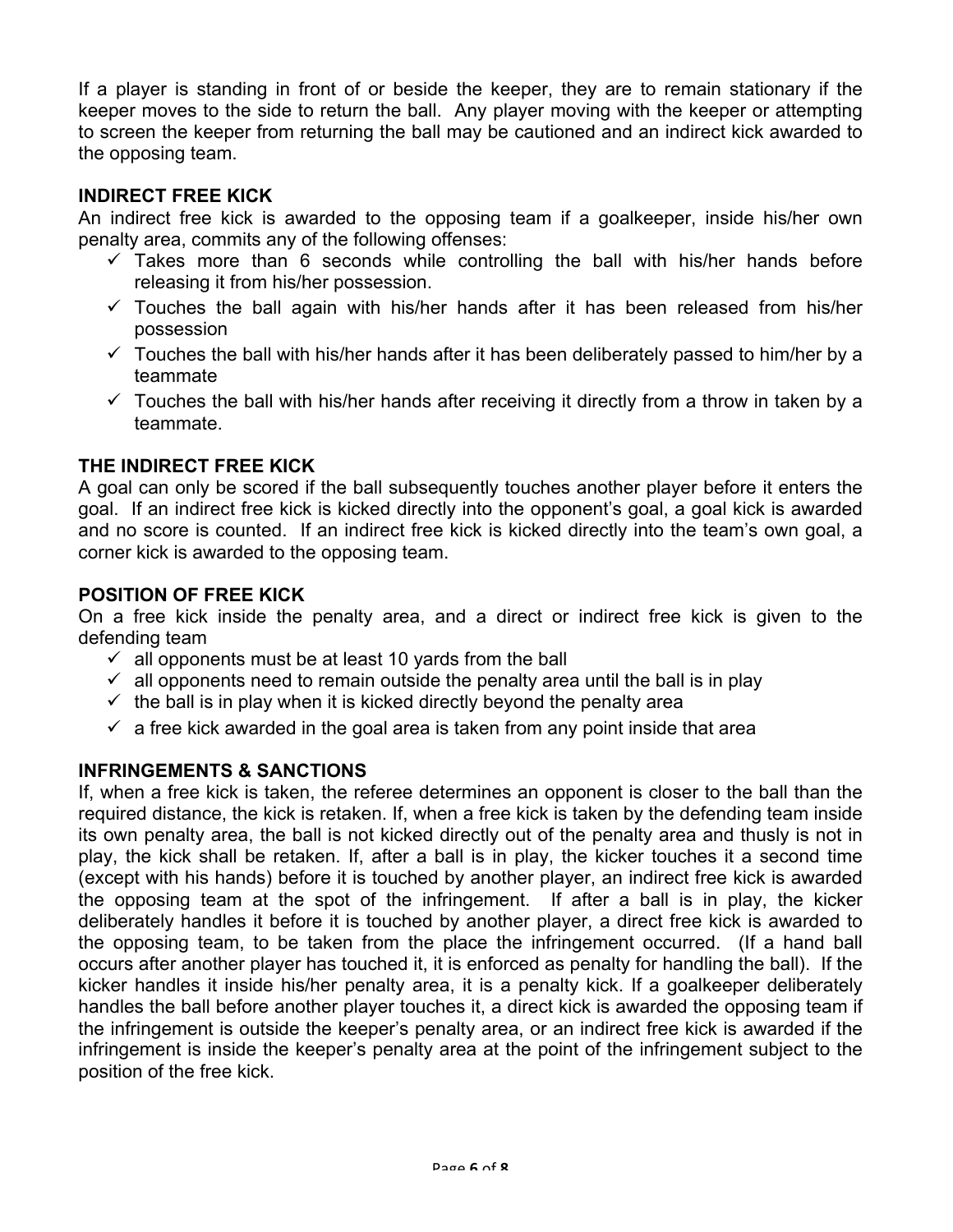## *THE THROW-IN*

A throw-in is a method of restarting play. A goal cannot be scored directly from a throw-in.

- A throw-in is awarded:
	- $\checkmark$  when the whole ball passes over the touch line (side line) either on the ground or in the air
	- $\checkmark$  from the point where it crossed the touch line
	- $\checkmark$  to the opponents of the player who last touched the ball

## **PROCEDURE**

At the moment of delivering the ball, the thrower must:

- $\checkmark$  face the field of play
- $\checkmark$  have part of each foot either on the touch line or on the ground outside the touch line
- $\checkmark$  use both hands
- $\checkmark$  deliver the ball from behind the head, and come directly over the head

The thrower may not touch the ball again until it has touched another player. Defenders must be at least 2 yards away from the thrower. The ball is in play immediately when it enters the field of play.

### **INFRINGEMENTS/SANCTIONS**

### **(A re-throw may be awarded in the lower two age brackets as necessary.)**

If, after the ball is in play, the thrower touches the ball a second time (except with the hands) before it is touched by another player, an indirect kick is awarded to the opposing team at the spot of the infringement. If, after the ball is in play, the thrower deliberately handles the ball before it is touched by another player, an indirect kick is awarded the opposing team at the spot of the infringement. If the goalkeeper throws the ball in, and deliberately touches it with the hands before it is touched by another player, and this infringement occurs within the goalkeeper's penalty area, an indirect free kick is awarded to the opposing team at the point of the infringement. If an opponent unfairly distracts or impedes the thrower, he/she is cautioned by unsporting behavior and cautioned. The throw-in is then taken by the same team awarded the throw. For any other infringement of this Law, the throw-in is awarded to the opposing team.

## *THE GOAL KICK*

A goal kick is a method of restarting play. A goal may be scored directly from a goal kick, but only against the opposing team. (If a team taking a goal kick directly kicks the ball into their own goal, it has not left the penalty area, and the kick is retaken. If the ball leaves the penalty area, does not touch another player, and goes directly into the team's own goal, a corner kick is awarded to the opposing team.) A goal kick is awarded when the whole ball, having last been touched by the attacking team, passes over the goal line in the air or on the ground, and a goal is not scored.

## **PROCEDURE**

The ball may be kicked from anywhere within the goal area by a player of the defending team. The ball is in play when it is kicked directly beyond the penalty area. Opponents must remain outside the penalty area until the ball is in play. Teammates can be in the area, but cannot touch the ball until it is kicked directly beyond the penalty area. The kicker may not play the ball a second time until it is touched by another player.